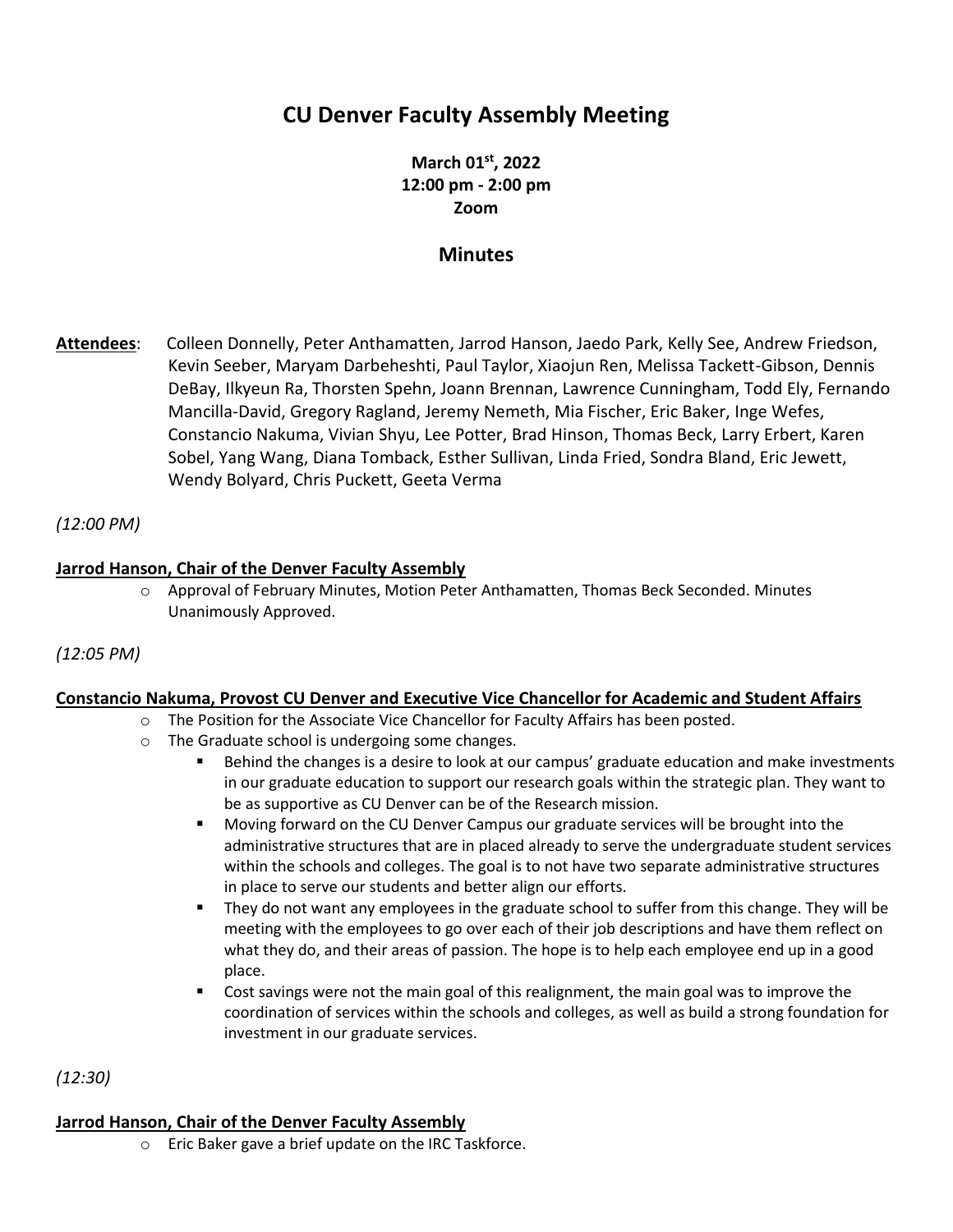- **■** The Taskforce has been working tirelessly with internal departments and support from the administration. The Taskforce is going to be doing Listening Sessions for IRC Faculty. An email with more details will be going out soon. A major focus of the taskforce's work has been equity focused.
- o Peter Anthamatten gave an update on the Faculty Assembly Elections.
	- Running for Vice Chair: David Bondelevitch and Vivian Shyu
	- Running for Secretary: Dennis DeBay
	- We will be voting on these positions at our next meeting.
- $\circ$  CU Denver has three representatives for the Faculty Senate Grievance Committee that needed reapproval.
	- The Assembly Approved all three, with one abstention for each candidate.
- o Faculty Council is thinking about making a brief statement regarding divestment from Russian Entities. CU Denver does not have any research activity with Russia so this will not directly affect our institution.
	- Although we do not have investments in Russia, there was a push that we should make a statement regardless to denounce Russia's action.
	- There was a thought that we should maybe make a broader statement that looks at denouncing all acts of evil some that have been smaller and overlooked.
	- **■** Jarrod will pass on that broadly the CU Denver Faculty Assembly supports divesting from Russia, they would like a statement of support for Russian scholars and researchers, and a hope that the University would reflect on the morale impacts of their investments.
- $\circ$  There is going to be a strategic plan implementation advisory council convened soon. We will need faculty to serve in that space, and our voice is important. If you have recommendations for individuals who would like to be on this group, please contact Jarrod.
- o We are looking for nominations for the CU Denver Faculty Assembly Award. This is an individual who has advanced shared governance from our campus.

# *(1:00 PM)*

# **Wendy Bolyard, Nonprofit Leadership Alliance Campus Director and Clinical Assistant Professor**

 $\circ$  Dr. Bolyard joined the assembly to give the assembly an update on the collective bargaining bill that is currently in the house. This bill emerged from the United Colorado Workers of Colorado. Most public employees in CO don't have explicit collective bargaining agreements. This bill would establish those rights.

## *(1:15 PM)*

# **Chris Puckett, Special Assistant to the Chancellor for COVID-19 and Managing Associate University Counsel**

 $\circ$  Chris Puckett joined the assembly to discuss the changes to the University's masking policy. Our mask optional policy meets the requirements of the CDC's mask optional status. On the  $7<sup>th</sup>$  there will be a loosening of restrictions on in person events. People continue to be tested on our campus, and they have not made a final decision on whether a booster is going to be required. Around 90% of staff and faculty eligible for the booster have received it. For students about 70% of those eligible have been boosted.

## *(1:30 PM)*

# **Karen Sobel, Director of the Center for Faculty Development and Advancement**

- o The CFDA has just resubscribed to the National Center for Development and Diversity (NCFDD). There are a lot of amazing resources that will become available to our community through this subscription. They are hiring a Faculty Fellow to help with implementation of NCFDD on our campus. You can explore the new resources at the following: https://www.ucdenver.edu/centers/cfda.
- $\circ$  The CFDA is in the process of hiring an Assistant Director, with hopes of them starting in the summer. They will be reviewing candidates mid-March. The position is .5 FTE, for faculty of any rank with 3 or